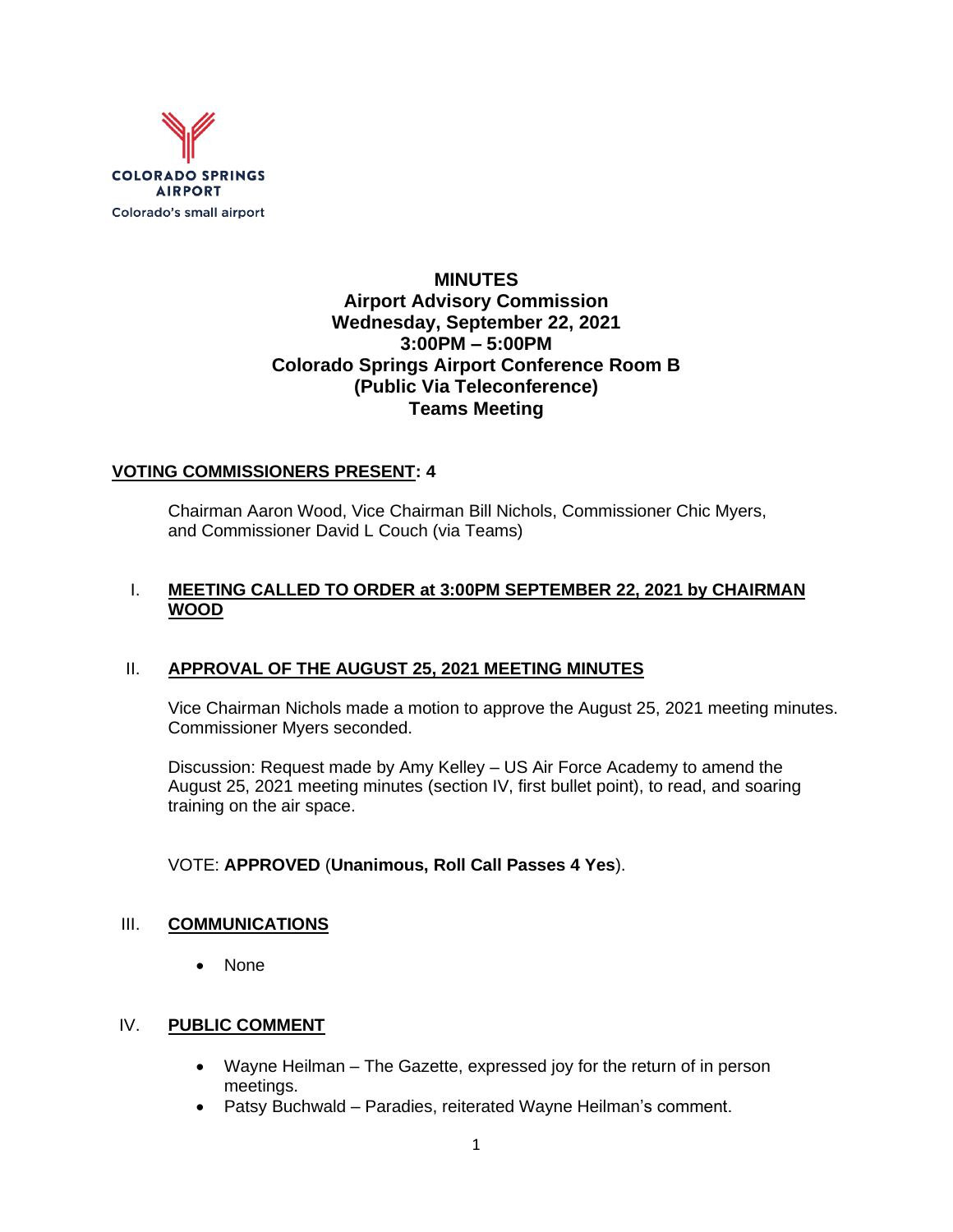## V. **NEW BUSINESS AND REPORT ITEMS**

#### **A. Land Use Review –** Kris Andrews

Kris Andrews presented ten (10) Land Use Items.

Discussion: Commissioner Myers shared his concerns of possible lighting interference of Land Use Item 8, request by Land Development Consultants LLC on behalf of Circle K Stores, Inc, for approval of the Circle K at Powers & Aeroplaza Development Plan. The property is located at the northwest corner of Powers Boulevard and Aeroplaza Drive intersection.

Greg Phillips shared that because the property is located northwest of Powers Boulevard and Aeroplaza Drive, it is not in the runway safety area. Airport staff will provide additional information on the lighting plan at the October AAC meeting.

Vice Chairman Nichols made a motion to recommend approval of Land Use Items #1 - #10 as presented by airport staff. Commissioner Myers seconded.

## VOTE: **APPROVED (Unanimous, Roll Call Passed 4 Yes)**

## **B. Director's Airport Business Report**

## • **Project Status Report**

- o Airport/Airfield construction report presented by Steven Gaeta.
- o Jviation is preparing master plan according to schedule.
- o Master Plan chapters 1, 2, and 3 are expected to be completed by the end of October 2021.
- o Jviation was acquired by Woolpert
- o Beginning October 2021, the Airport Advisory Commission will meet at 2:00PM, one hour prior to the 3:00PM AAC meeting, to review current Master Plan task updates.
- o COS is beginning to see minor delays at Transportation Security Administration (TSA) checkpoint due to TSA staffing shortage at Denver International airport (DIA), as Colorado Springs Transportation Security Officers (TSO) are being sent to Denver for coverage.

## • **Traffic Trend Report**

- o The airline data analysis was presented by Joe Nevill.
- o The traffic trend report is showing a slight decrease in air travel due to seasonality.
- o COS had 96,286 enplanements for the month of August, 24% over 2019.
- $\circ$  Frontier announced non-stop flights to Orlando International airport (MCO) four times per week, beginning November 5, 2021.
- $\circ$  Commissioner Myer's congratulated Wayne Heilman, Gazette, for bringing well-written COS updates to the community.
- o Joe Nevill attended a in person Airport Roundtable of peer airports in Tulsa, the week of September 12<sup>th</sup>. Group share of ideas and opportunities.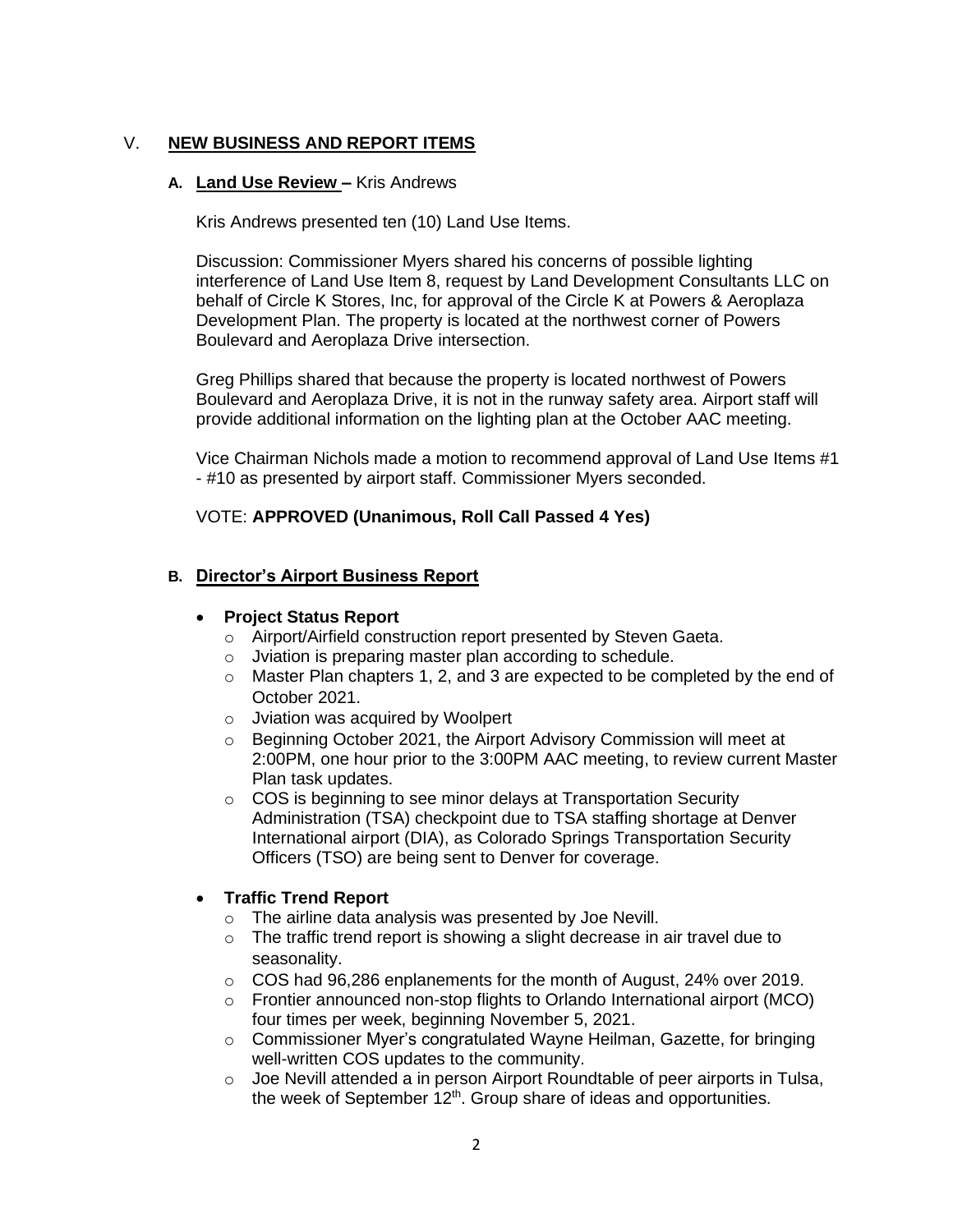o Greg Phillips, Joe Nevill, and additional airport staff will attend a Culture Day with Southwest executive staff in October at Dallas Worth airport (DFW).

## • **COS Financial Report**

- o COS financial report analysis presented by Chris Padilla.
- o Vice Chairman Nichols asked that data points be added for the higher discrepancies with the main drivers that are affecting this trend; more explanations/detail.
- o Coronavirus Aid, Relief and Economic Security Act (CARES) funding is currently being used for operational needs and payroll. Coronavirus Response and Relief Supplemental Appropriations Act (CRRSSA) and American Rescue Plan Act (ARPA) funding utilized for operational needs and debt.
- $\circ$  COS staff continues to review the Plan of Finance that was presented at the August 2021 AAC meeting.
- o COS airport staff are discussing the 2021 holiday parking promotion and 2022 parking rates.
- o Due to the continued shortage of staffing Valet parking remains closed.

## • **Airport Business Development Report**

- o Airport business development report presented by Troy Stover.
- o Negotiations and discussions of three new projects/developments on the General Aviation (GA) side continue to move forward.
- o There is continued interest of hangar development on the GA side.
- $\circ$  Peak Innovation Park has 150 acres of negotiation in discussion. Discussion ensued regarding the usage of the land and businesses possibly joining the business park.
- o Mountain Metro added two additional stops and extended their daily bus service to Amazon building and COS airport.
- **C. General Business –** Greg Phillips
	- City direction on COVID procedures; COS will continue to follow federal mandate requirements through January 18, 2022.
	- Email recognition received for the Badging Office for their quick service. Thank you, Scott Lawrence and Nicole Helme!
	- Acknowledgement and thanks extended to the Marketing team for their "Shout Out" program development.
	- National Association of State Aviation Officials (NASAO) conference was held last week at Cheyenne Mountain Conference Resort hosted by CDOT Aeronautics and COS. First time in 90 years the event was hosted in Colorado. Greg Phillips provided comment from two attendees and thanked the Marketing team for their involvement in the event.
	- Greg Phillips introduced his new Executive Assistant, Jennifer Cook. Moving forward Jennifer will be the liaison for AAC. Please contact her at [jennifer.cook@coloradosprings.gov](mailto:jennifer.cook@coloradosprings.gov)

## **D. Chairman's Report –** Chairman Wood

• The Commissioner shared the importance of the commissions support of the